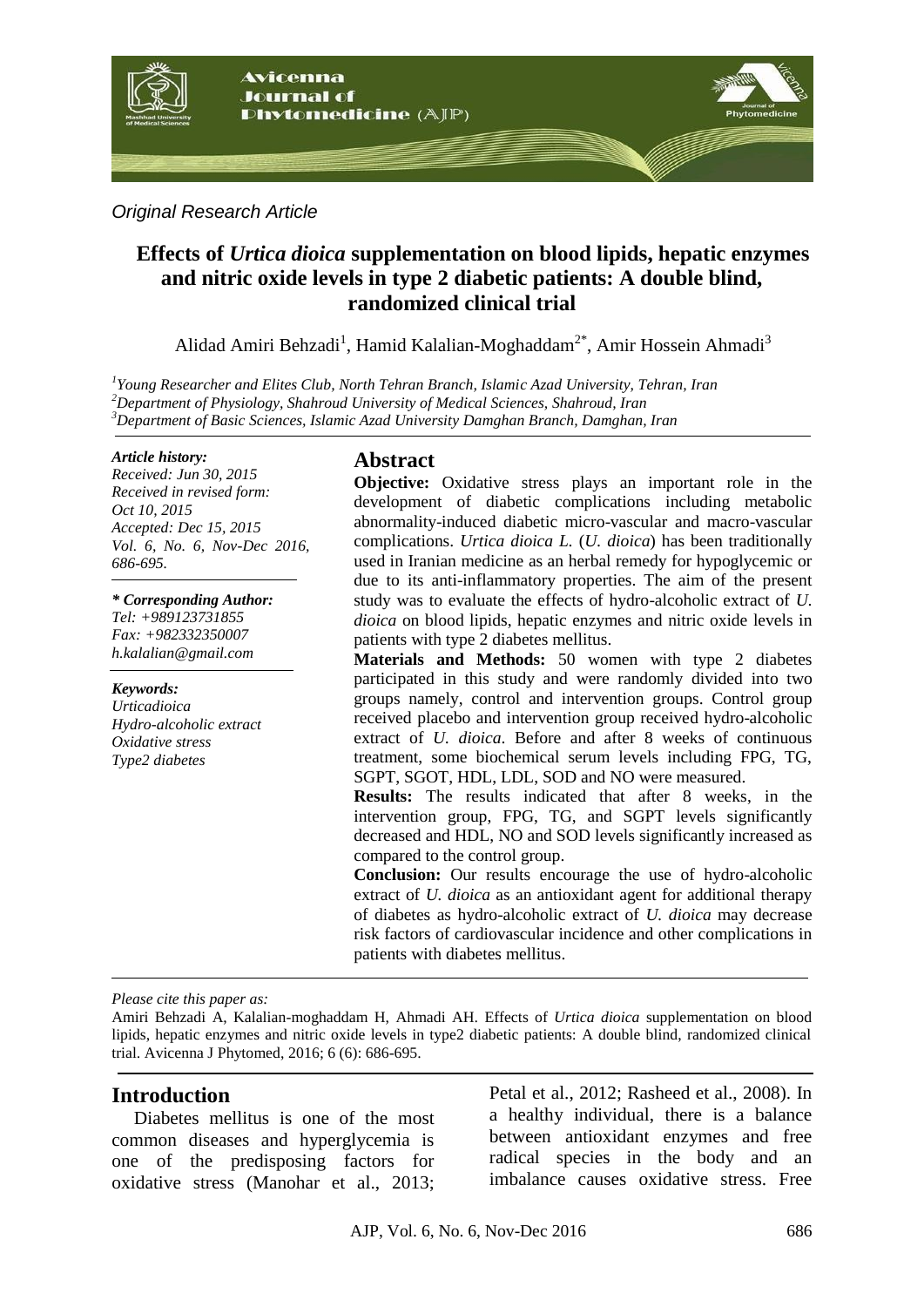radicals are atoms or molecules with unpaired electron, which are highly active and can damage different tissues in the body (Nazemi et al., 2012). Therefore, increasing oxidative stress can increase risk factors of cardiovascular incidence and other complications in patients with diabetes mellitus (Rains and Jain, 2011; Malekirad et al., 2011). Reactive oxygen species (ROS) such as hydrogen peroxide, superoxide, and hydroxyl radical are increased in diabetic patients and are commonly associated with cell damage. Moreover, it is well established that oxidative stress is an important metabolic abnormality in both cardiovascular disease and diabetic micro and macro-vascular complications (Nojima et al., 2008). As alternatives to chemical agents, plants are regarded as potential sources of antioxidants and hypoglycemic agents to control and treat diabetic patients (Patience et al., 2014; Malviya et al., 2010). Moreover, searching for new anti-diabetic drugs from natural plants is still attractive because of their low side effects, easy availability, roughly low cost, and also high effectiveness. *Urtica dioica L.* (*U. dioica*), a perennial herbaceous plant belonging to the Urticaceae family (Di Virgilio et al., 2014), is one of the medical herbs that has been traditionally consumed for a long time as medicinal plants in Iran and many parts of the world. Several studies showed beneficial effects of *U. dioica* against different diseases such as rheumatoid arthritis and diabetes (Nazemi et al., 2012). *U. dioica* has been extensively studied and has been promising in the treatment of prostate enlargement (Mamta and Preeti, 2014; Nahata et al., 2012), urinary tract infections and inflammation, nephrolithiasis, allergies, poor circulation, spleen enlargement, diabetes and other endocrine disorders. Also, *U. dioica* helps to lessen the swelling of hemorrhoids and stop bleeding from minor skin injuries (Ebrahimzadeh et al., 2015). It was also reported that *U. dioica* prevents the damage of liver tissue structure in rats (Turkdogan

et al., 2003). In addition, *U. dioica* has been shown to have a protective effect against hepatic ischemia-reperfusion (Kandis et al., 2010), hyperglycemia (Otles and Yalcin, 2012) and hypercholesterolemia (Nassiri- asl et al., 2009). Supplementation of *U. dioica* leaves beverage has been shown to have a significant protective effect against TCAinduced liver injury (Celik and Tuluce, 2007). Moreover, some studies have shown antioxidant activity of *U. dioica* (Nazemi et al., 2012). Although, *U. dioica* is used for some *in vivo* and *in vitro* experiments, there is little evidence for the effect of *U. dioica* on diabetic complication and there is not any report about the effect of *U. dioica* on nitric oxide serum levels in diabetic patients. Therefore, the aim of the present study was to investigate the effects of hydro-alcoholic extract of *U. dioica* on some diabetes-related risk factors of cardiovascular incidence as well as oxidative stress biomarkers in patients with type 2 diabetes.

# **Materials and Methods**

A randomized double-blinded clinical trial was done on 50 women with type 2 diabetes (T2DM) in Diabetes Society of Shahroud affiliated to Shahroud University of Medical Sciences, Shahroud, Iran (IRCT2015031021412N1). The research was approved by the Ethics committee and Human Studies review board of Shahroud University of Medical Sciences by the identification code 920/11. The sample size was determined according to the following formula with consideration of type I error level α of % 0.05 and a test power of %90 (Khan et al., 2003).

$$
n = \frac{2\left(\frac{Z}{1\frac{\alpha}{2}} + \frac{Z}{1\frac{\beta}{2}}\right)^2 S^2}{\Delta^2}
$$

The sample size was computed as 20 per group. Regarding a possible loss to follow-up, a safety margin of 25% was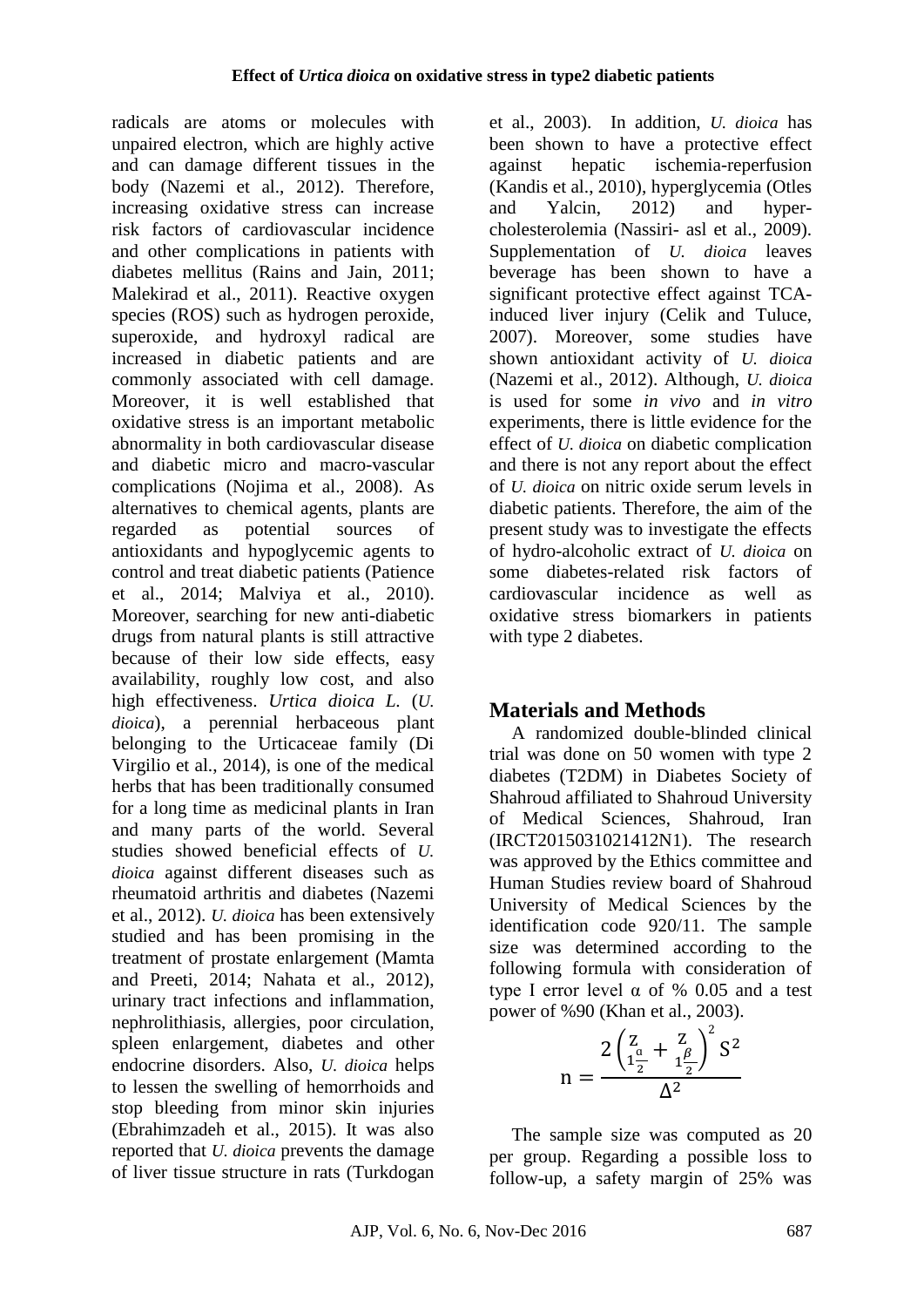determined, and therefore, 25 patients were allocated in each group. Participants were recruited from February 2014 to May 2014. The inclusion criteria to study were as follows: Women over the age of 50 years old, HbA1c levels equal or less than 10%, using common diabetes drugs (metformin and glibenclamide), patients with triglyceride levels less than 400 mg/dl. The exclusion criteria were: patients that have cardiovascular, chronic kidney and liver diseases, allergies and who were regularly using non-steroidal anti-inflammatory drugs (NSAIDs), warfarin, alcohol and insulin injection. Participants were divided into two groups: First, 25 women with type 2 diabetes who did not receive hydro-alcoholic extract of *U. dioica* (control group) and second, 25 women with type 2 diabetes who received hydro-alcoholic extract of *U. dioica* (intervention group). After being informed about the aim of present investigation, each patient signed an informed consent form, and was advised to continue her diet and physical activity habits without any changes during the intervention. After adjusting the patients by age and duration of diabetes, they were randomly divided into control and intervention groups using computer's random numbers (Mahluji et al., 2013).

Patients received 5 ml of hydroalcoholic extract of *U. dioica* or placebo (water, alcohol and chlorophyll color) in 3 portions a day (every 8 hr), after each main meal. Both experimental and placebo treatments were contained in the same bottles of liquid herbal extract with identical appearance, which were administered by a blinded research assistant. They dissolved each portion in 1 glass of water and continued for 8 weeks. The Participants in intervention and placebo groups were instructed to complete 24-hr dietary recall for three days (2 week days and 1 weekend day) at baseline and the end of study. Weight and height were measured by standard methods

and the demographic characteristics (including BMI) were recorded for all patients. BMI was calculated by dividing weight (kg) by square of height (m). Patients were contacted every week and they were asked for any complaint about using *U. dioica* extract such as probable side effects including nausea and reflux and serious drug interactions with other drugs. Also, they were asked to return used bottles of *U. dioica* extract and placebo and receive new bottles. The flowchart in Figure 1 describes the progress of the trial.

# **Extract specifications**

*U. dioica* certified by the Pharmacogenosy department of Gorgan University of Medical Science, Gorgan, Iran. Aerial parts of *U. dioica* were dried and powdered and the extract was prepared with percolation method using ethanol [60% (v/v) ethanol/water]. Final hydroalcoholic extract of *U. dioica* contained 45% ethanol, 55% water and 2.7 g of dry matter in 1 l of extract. Water and alcohol percentage in placebo was equal to water and alcohol percentage in *U. dioica* extract, chlorophyll color was added to placebo. There was not any difference in the color between *U. dioica* extract and placebo.

# **Biochemical measurements**

Before and after 8 weeks of continuous treatment, blood sample was taken from forearm vein of 2 groups (at the beginning and the end of the study) after overnight fasting (12-14 hr) for biochemical analysis of fasting plasma glucose (FPG), triglycerides (TG), low density lipoprotein (LDL), high density lipoprotein (HDL), glutamic pyruvic transaminase (SGPT), glutamic oxaloacetic transaminase (SGOT), superoxide dismutase (SOD) and nitric oxide (NO) using commercially available kits of Abcam (UK). HDL and LDL levels were analyzed using a Pars Azmoon kit (Pars Azmoon Co., Tehran, Iran).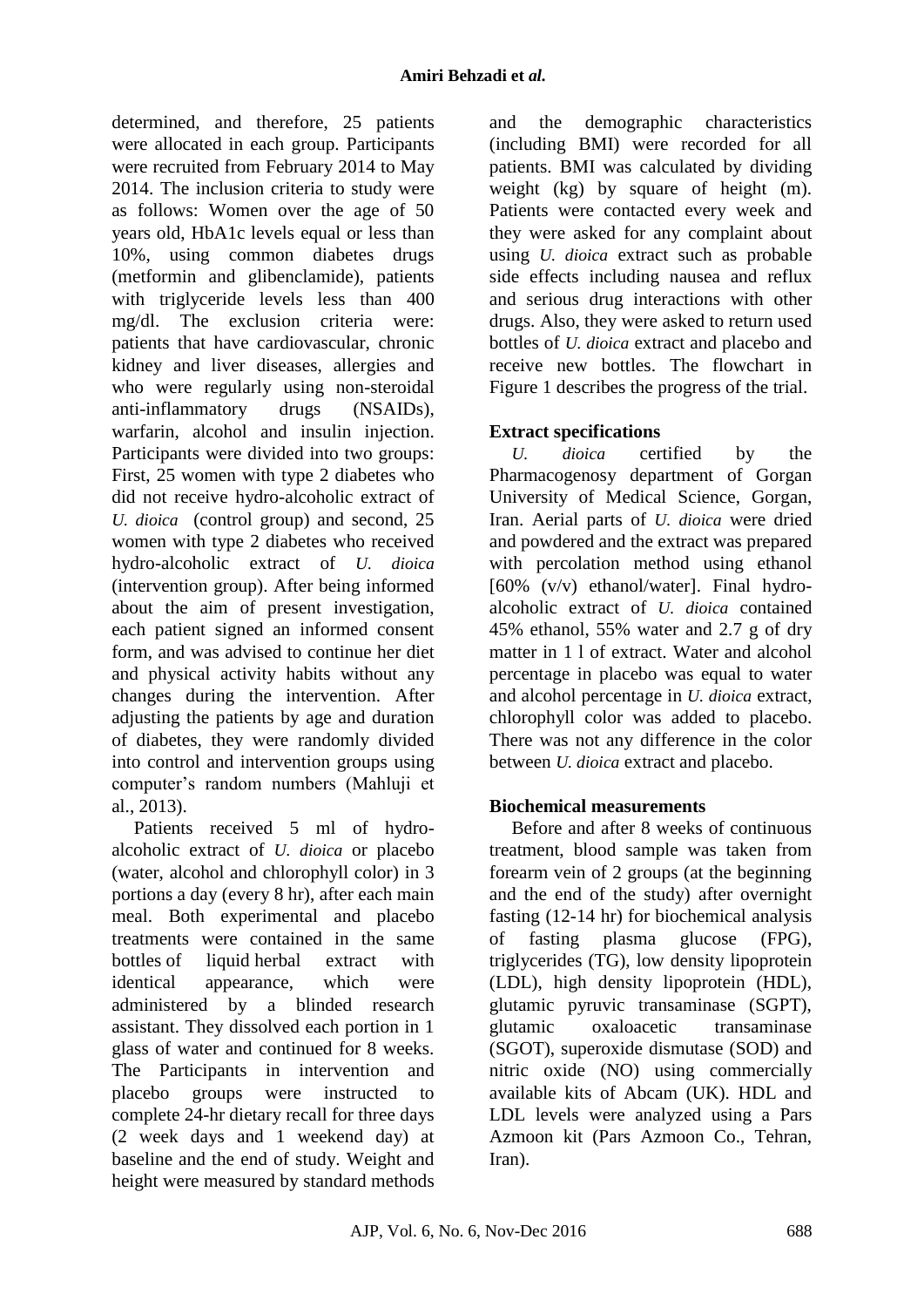#### **Statistical analysis**

Data are reported as Mean±SD. Statistical analysis was performed by Prism (Harvey, 2007). The normality of the distribution of variables was determined by the Kolmogorov-Smirnov test. Data with Abnormal distribution were converted to normal distribution by calculating logarithmic ratio. For variables with normal distribution, a paired t-test was used and comparison quantitative variables between groups were performed by Student's t-test. A p<0.05 was considered significant for all variables.

### **Results**

In this study, 48 patients completed the study (24 patients of intervention and 24 patients of control group). Demographic and baseline characteristics of subjects including age, body mass index (BMI), duration of diabetes, physical activity, common diabetes drugs (metformin and glibenclamide), systolic and diastolic pressure, HbA1c and triglycerides level are described in Table 1. In the beginning of study, there were no remarkable differences in means of measured factors between the intervention and control groups. After treatment with hydroalcoholic extract of *U. dioica*, the results showed that hydro-alcoholic extract of *U. dioica*, decreased fasting plasma glucose

(Figure 2A) and TG level in intervention group at the end of 8-week treatment. However, an increase in TG level was observed in the patients using placebo (Figure 2B). The results showed that hydro-alcoholic extract of *U. dioica* increased HDL level in the intervention group after 8 weeks as compared to patients undergoing pretreatment with *U. dioica* extract (Figure 2C). The result showed that there were no significant differences in LDL level of intervention and placebo groups after 8 weeks (Figure 2D). Apart from glucose, the patients with type2 debates showed abnormalities in lipid metabolism as evidenced by significantly increased LDL levels which might contribute to various cardiovascular complications.

Table1. Demographic and biochemical characteristics of type 2 diabetic patients in intervention and control group at baseline.

| Variable                            | <b>Intervention</b> | Control          |
|-------------------------------------|---------------------|------------------|
|                                     | $(n=23)$            | $(n=24)$         |
| Age (Years)                         | $61.96 + 6.44$      | $59.65 \pm 6.93$ |
| $\mathbf{BMI}$ (kg/m <sup>2</sup> ) | $23.56 + 2.22$      | $23.28 + 1.96$   |
| <b>Duration of diabetes (Years)</b> | $12.92 + 4.74$      | $13.43 + 3.95$   |
| Physical activity $(\% )$           | $65.30+9.6$         | $63.12 + 10.5$   |
| <b>Metformin tablets (No/Day)</b>   | $2.33 + 1.48$       | $2.52 + 1.51$    |
| <b>Glibenclamide tablets</b>        | $1.80 + 1.41$       | $1.85 + 1.48$    |
| (No/Dav)                            |                     |                  |
| Systolic pressure (mmHg)            | $147.30 + 8.1$      | $141.42 + 8.7$   |
| Diastolic Pressure (mmHg)           | $88.70 + 5.20$      | $89.20 + 4.70$   |
| HbA1c $(\% )$                       | $7.80 + 1.60$       | $8.10 + 1.9$     |
| Triglycerides (mg/dl)               | $256.10\pm29.6$     | $255.63\pm36$    |

Values are shown as Mean±SD.



Figure 1. Study flowchart describing the progress of the trial.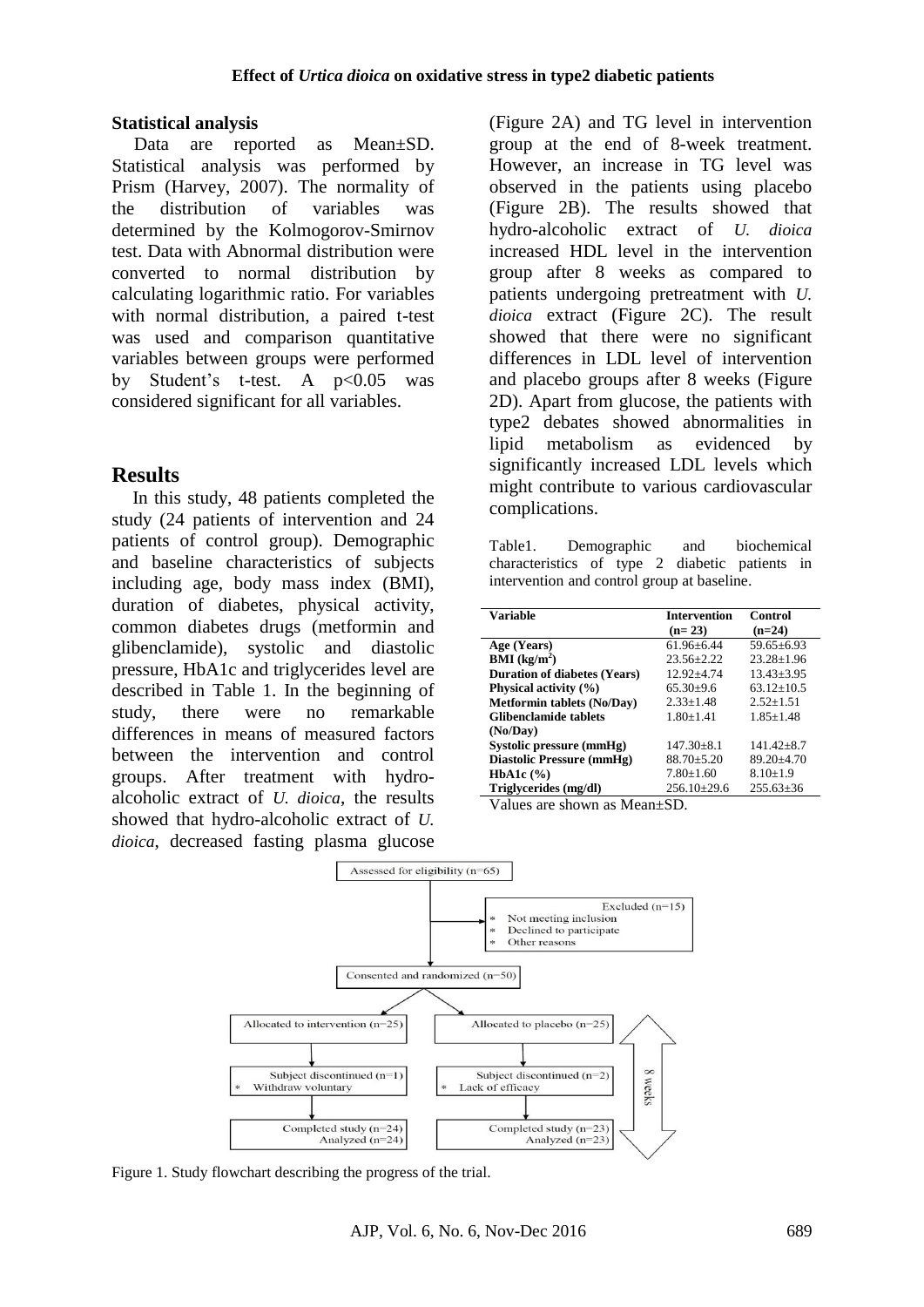#### **Amiri Behzadi et** *al.*



Figure 2. Effect of *U. dioica* hydro-alcoholic extract on plasma glucose level (A), TG level (B), HDL level (C), LDL level (D) in intervention group compared with placebo groups. \*p < 0.05, \*\*p < 0.01

In the present study, SGPT level was decreased in the intervention group with respect to the placebo group (Figure 3A). Patients undergoing post-treatment with *U. dioica* extract showed significant decrease (p<0.001) in SGPT after 8 weeks as compared to patients undergoing pretreatment with *U. dioica* extract and patients using placebo. Further, there was no significant decrease in SGOT level in patients undergoing pre-treatment and post-treatment with *U. dioica* extract and placebo group after 8 weeks (Figure 3B).

Figure 4A shows that nitric oxide level (NO) was increased significantly (p<0.001) in patients undergoing treatment with *U. dioica* extract after 8 weeks as compared to placebo group. This study showed statistically significant differences (p<0.001) in SOD between the intervention and the placebo groups. The result showed that extract of *U. dioica* increased SOD in the patients undergoing 8 weeks of post-treatment as compared to patients undergoing pre-treatment with *U. dioica* extract at the beginning of the study and the placebo group (Figure 4B).



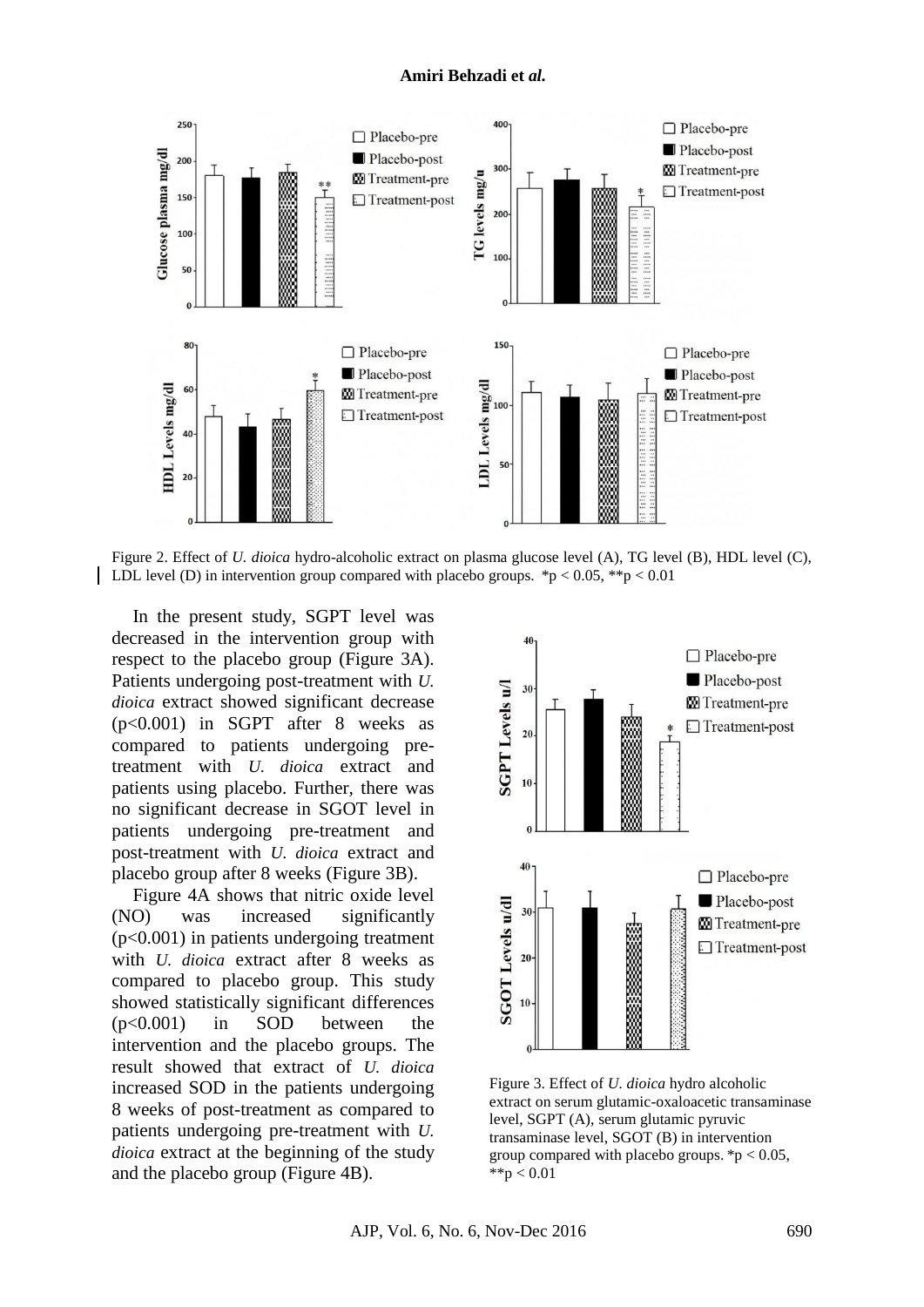

Figure 4. Effect of *U. dioica* hydro-alcoholic extract on serum levels of nitric oxide (A) and superoxide dismutase (B) in intervention group compared with placebo groups.  $p<0.05$  and  $p <$ 0.01.

# **Discussion**

Diabetes Mellitus is a clinical syndrome, characterized by hyperglycemia caused by a relative or absolute deficiency of insulin at the cellular level. It is the most common endocrine disorder, affecting mankind all over the world with an increasing prevalence (Karim et al., 2011; Tong and Cockrum, 2003). Traditional preparations from plant sources are widely used almost everywhere in the world to treat this disease (Patel and Udayabanu, 2013). *U. dioica* has shown a protective effect against hyperglycemia (Otles and Yalcin, 2012). Our results clearly indicate that the hydro-alcoholic extracts of *U. dioica*, decreases FPG level and potentially controls the hyperglycemic state of the patients with type2 diabetes after 8 weeks of treatment. The blood sugar lowering effect of *U. dioica* as a medicinal plant has been introduced before in animal models. Moreover, Farzami et al.

(2003) showed that the increase in insulin level was associated with a decrease in FPG level. They reported that *U. dioica* extract can increase insulin secretion by Langerhans island and cause anti-diabetic and blood glucose-reducing effects. Current findings also showed that antidiabetic property of *U. dioica* was due to its inhibitory effect on alpha-glucosidase. Furthermore, flavonoids can be effective in improving the blood glucose indexes via their antioxidant activity. Hydro-alcoholic extract of *U. dioica* could lead to rebuild beta cells in pancreas via its antioxidant characteristics (Golalipour and Khori., 2007). Moreover, tannin and carotenoids, as constituents of *U. dioica* could be effective in improving blood glucose indexes (Bahmani et al., 2014). Das et al. (2011) showed that *U. dioica* has an antihyperglycemic and anti-hyperlipidemic activity in type 2 diabetic rats. They also have shown that in the insulin deficient subjects, aqueous extract of *U. dioica* fails to activate the lipoprotein lipase enzyme, causes hypertriglyceridemia and lowers the cholesterol levels in type 2 diabetes model in rats. Therefore, a drug that is found to be active in type 2 diabetes models may have some role in decreasing cholesterol and triglycerides levels (Das et al., 2012). However, in our study similar to earlier studies on *U. dioica* (Pourahmadi et al., 2014), triglyceride levels deceased significantly whereas the decrease in concentrations of plasma cholesterol was not significant as compared with placebo group which may due to insufficient number of individuals. Pourahmadi et al. (2014) reported that *U. dioica* root extract decreased the HMG-COA reductase activity, resulting in lower plasma LDL levels in rats. Comparably, in our study, LDL level was increased in hydroalcoholic *U. dioica* extract-treated group after 8 weeks. Moreover, high blood glucose causes fat deposits in the liver which is likely to increase SGOT and SGPT activities (Ahangarpour et al., 2014). Therefore, significant increase in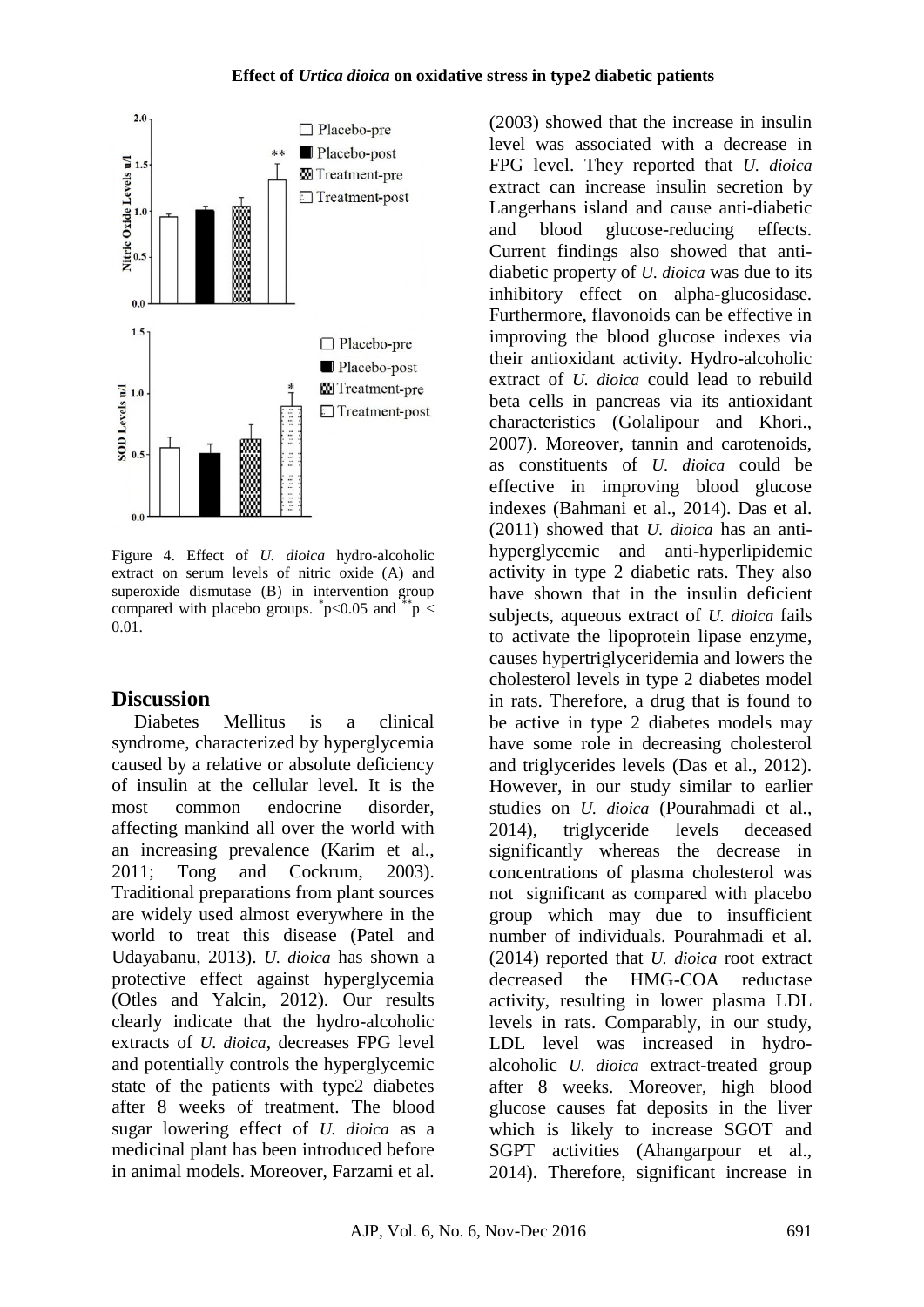SGOT/SGPT and decrease in HDL levels is observed in patients with type 2 diabetes. Similarly, in the present study, treatment of diabetic patients with *U. dioica*, reduced SGPT levels. Therefore, it is supposed that *U. dioica* could prevent liver damage in patients with type 2 diabetes. It is widely known that one of the most important vasorelaxing mechanisms depends on nitric oxide (NO), released from endothelium and acting through the stimulation of the soluble enzyme guanylate cyclase and elevation of the cGMP (Marazioti et al., 2011). In the present study, a decrease in NO level was observed in the patients using placebo and serum levels of NO were increased in patients after 8 weeks of treatment with *U. dioica* extract. Comparably, Tessari et al., (2010) and Ghosh et al., (2012) have shown that NO synthesis is reduced in subjects with type 2 diabetes and nephropathy. Moreover, Testai et al., (2002) concluded that *U. dioica* can produce hypotensive responses through a vasorelaxing effect mediated by the release of endothelial NO, opening of potassium channels, and a negative inotropic action in animal models. Golalipour and Khori, (2007) concluded that *U. dioica* has protective effect against oxidative stress in hyperglycemic rats.

Toldy et al., (2005) showed that *U. dioica* (30 mg/kg) decreased ROS. Also in agreement with (Coskun et al., 2005) the present study showed that significant increase in the antioxidant enzyme activity of SOD in intervention group as compared with placebo group at the end of study. Phytochemical analyses of hydro-alcoholic extract of *U. dioica* showed that the polyphenols that are found in *U. dioica* include tannin, anthocyanin, chlorogenic acid, cafe oil malic, syringic, myricetin, quercetin, kaempferol, rutin, ellagic, isorhamnetin, p-coumaric, ferulic, naringin, fumaric, and vanillic (Otles and Yalcin, 2012). Phenolic compounds and especially a group of flavonoids which are present in *U. dioica* seem to be responsible for the antioxidant activity (Golalipour et al., 2011; Joshi et al., 2014; Khare et al., 2012) and play an important role in stabilizing lipid peroxidation (Bahmani et al., 2014). Quercetin 2-(3,4 dihydroxyphenyl)-3,5,7-

trihydroxychromen-4-one, is dedicated to the greatest extent of flavonoids in *U. dioica*. These properties caused antioxidative characteristic of *U. dioica* in patients with type 2 diabetes (Jeong et al., 2012). Jeong et al., (2012) reported that consumption of quercetin can decrease plasma glucose levels and total cholesterol and increase HDL-cholesterol, hepatic GSH-Px activity and plasma adiponectin which is a hormone produced from adipose tissue and reduces insulin resistance. Our results showed that hydro-alcoholic extract of *U. dioica* is an interesting source of bioactive compounds and may decrease the diabetes-related risk factors of cardiovascular incidence and other complications in patients with diabetes mellitus. The main limitations of this study were the relatively small sample size, lack of precise control of diet and exercise of patients who participated in our study. Also, due to the relatively short duration of our study, we may have missed late beneficial effects and side effects of *U. dioica* extract; so, our results are suggestive rather than conclusive. Finally, similar studies with higher number of patients and longer duration of intervention are suggested for a better observation of the anti-oxidative effects of *U. dioica* in improving diabetic patient status.

# **Acknowledgement**

We gratefully acknowledge the logistic support to this study provided by Shahroud Diabetes Society and School of Medicine, Shahroud University of Medical Sciences, Shahroud, Iran and we would like to thanks the Giah Esanse Company for preparing the hydro alcoholic extract of *U. dioica* and placebo.

# **Conflict of interest**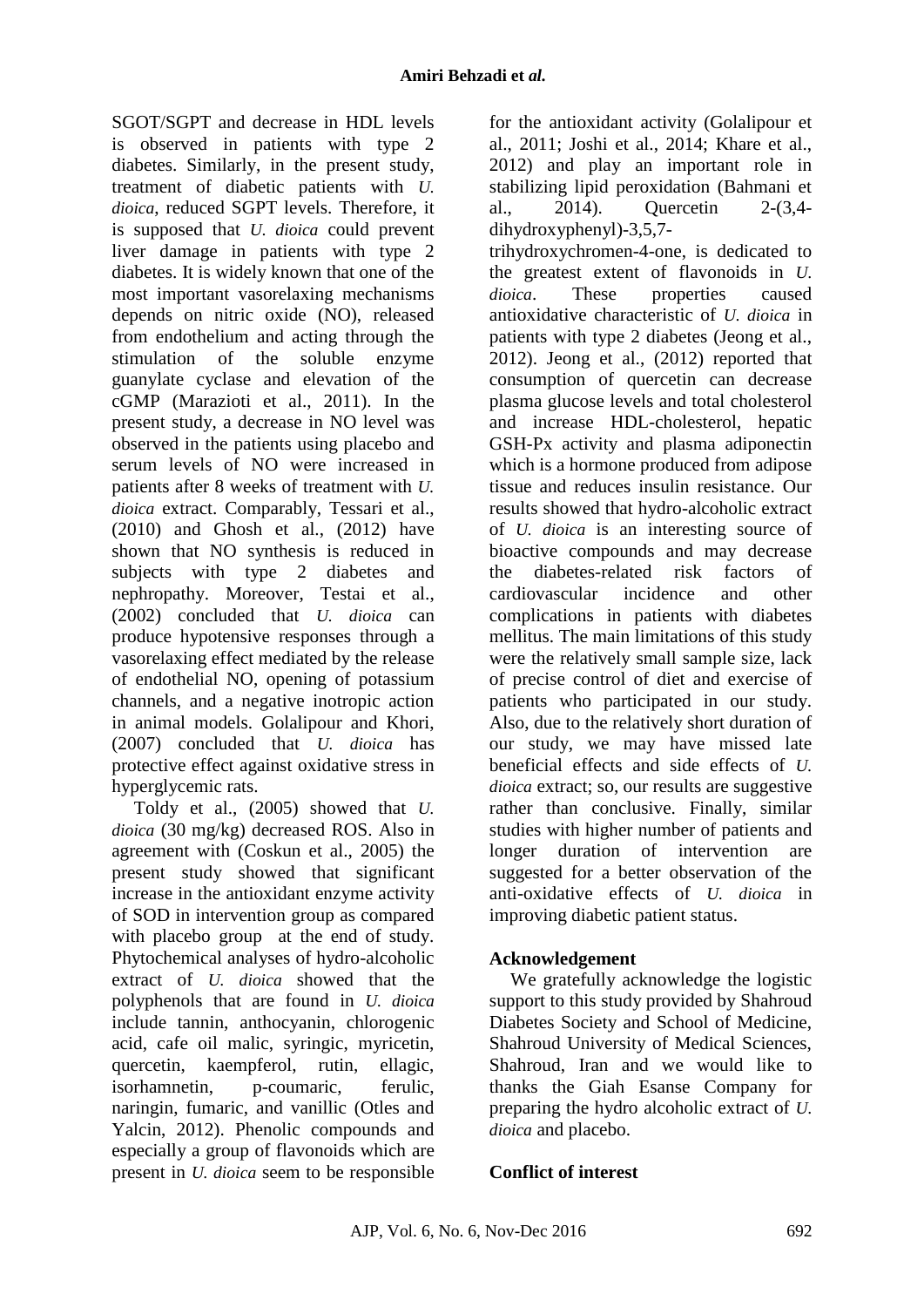The authors declare that they have no conflicts of interest concerning this manuscript.

### **References**

- Abo-elmatty D M, Essawy SS, Badr JM, Sterner O. 2013. Antioxidant andantiinflammatoryeffectsof Urtica pilulifera extracts in type 2 diabetic rats. J Ethnopharmacol, 145: 269–277.
- Ahangarpour A, Heidari H, Ramezani Ali Akbari F, Pakmehr M, Hajeye S, Ahmadi I, Mombeini Z, Babadi Hajani M. 2014. Effect of Boswellia serrata supplementation on blood lipid, hepatic enzymes and fructosamine levels in type2 diabetic patients. J Diabetes Metab Disord, 13: 1-5.
- Bahmani M, Zargaran A, Rafieian Kopaei, Saki K. 2014. Bahmani .Ethnobotanical study of medicinal plants used in the management of diabetes mellitus in the Urmia, Northwest Iran. Asian Pac J Trop Med, 7: 348-354.
- Celik I, and Tuluce Y. 2007. Elevation protective role of Camellia sinensis and *Urtica dioica* infusion against trichloroacetic acid-exposed in rats. Phytother Res, 21: 1039–1044
- Coskun O, Kanter M, Korkmaz A, Oter S, Quercetin a. 2005. Quercetin, a flavonoid antioxidant prevents and protects streptozotocin-induced oxidative stress and β-cell damage in rat pancreas. Pharmacol Res 51: 117-23.
- Das M, Sarma BP, Rokeya B, Parial R, Nahar N, Mosihuzzaman M, Khan A, Ali L . 2012. Antihyperglycemic and antihyperlipidemic activity of *Urtica dioica* on type 2 diabetic model rats. J Diabetol, 2: 1-6.
- Di Virgilio N. Papazogloub, EG, Jankauskienec Z, Di Lonardod S, Praczyke, M, Wielgusze K. 2014. The potential of stinging UD (Urtica dioica L.) as a crop with multiple uses. INDCRO. No of Pages 8.
- Ebrahimzadeh MA, Gharekhani M, Ghorbani M, Dargany P. 2015. Effect of extract of aerial parts of *Urtica dioica* (Urticaceae) on the stability of soybean oil. Trop J Pharm Res, 14: 125-131.
- Farzami B, Ahmadvand D, Vardasbi S, Majin FJ, Khaghani S. 2003. Induction of insulin secretion by a component of *Urtica dioica* leave extract in perifused Islets of Langerhans and it's in vivo effects in normal and streptozotocin diabetic rats. J Ethnopharmacol, 89: 47–53.
- Golalipour MJ, Khori V. 2007. The protective activity of Urtica dioica leaves on blood glucose concentration and β-cells in streptozotocin-diabetic rats. Pak J Biol Sci, 10: 1200-1204.
- Golalipour MJ, Kabiri Balajadeh B, Ghafari S, Azarhosh R, Khori V. 2011. Protective effect of *Urtica dioica* L. (Urticaceae) on morphometric and morphologic alterations of seminiferous tubules in STZ diabetic Rats. Iran J Basic Med Sci, 14: 472-477.
- Ghosh R, Bhattacharya R, Bhattacharya G, Sinha AK. 2012. The control of stress induced type I diabetes mellitus in humans through the hepatic synthesis of insulin by the stimulation of nitric oxide production. Int J Biomed Sci, 8: 171-182.
- Gupta SK. 2011. Intention to treat concept. Perspect Clin Res. 2: 109–112.
- Harput US, Saracoglu I, Ogihara Y. 2005. Stimulation of Lymphocyte Proliferation and Inhibition of Nitric Oxide Production by Aqueous *Urtica dioica* Extract. Phytother Res, 19: 346–348.
- Harvey M. 2007. Prism version 5.0 statistics guide. GraphPad Software, Inc. 255 pages.
- Jeong SM, Kang MJ, Choi HN, Kim JH, Kim JI. 2012. Quercetin ameliorates hyperglycemia and dyslipidemia and improves antioxidant status in type 2 diabetic db/db mice. Nutr Res Pract, 6:201-207.
- Joshi BC, Mukhija M, Kalia AN. 2014. Pharmacognostical review of *Urtica dioica* L. Int J of G Pharmacy, 8: 201-209.
- Kandis H, Karapolat S, Yildirim U, Saritas A, Gezer R. 2010. Memisogullari, Effects of Urtica dioica on hepatic ischemiareperfusion injury in rats. Clinics (SaoPaulo), 65:1357–1361.
- karim A, Sohail MN, Munir S, Sattar S. 2011. Pharmacology and Phytochemistry of Pakistani Herbs and Herbal Drugs Used for Treatment of Diabetes. Int J Pharmacol, 7:419-439.
- Khan A, Safdar M, Khan A, Anderson R. 2003. Cinnamon Improves Glucose and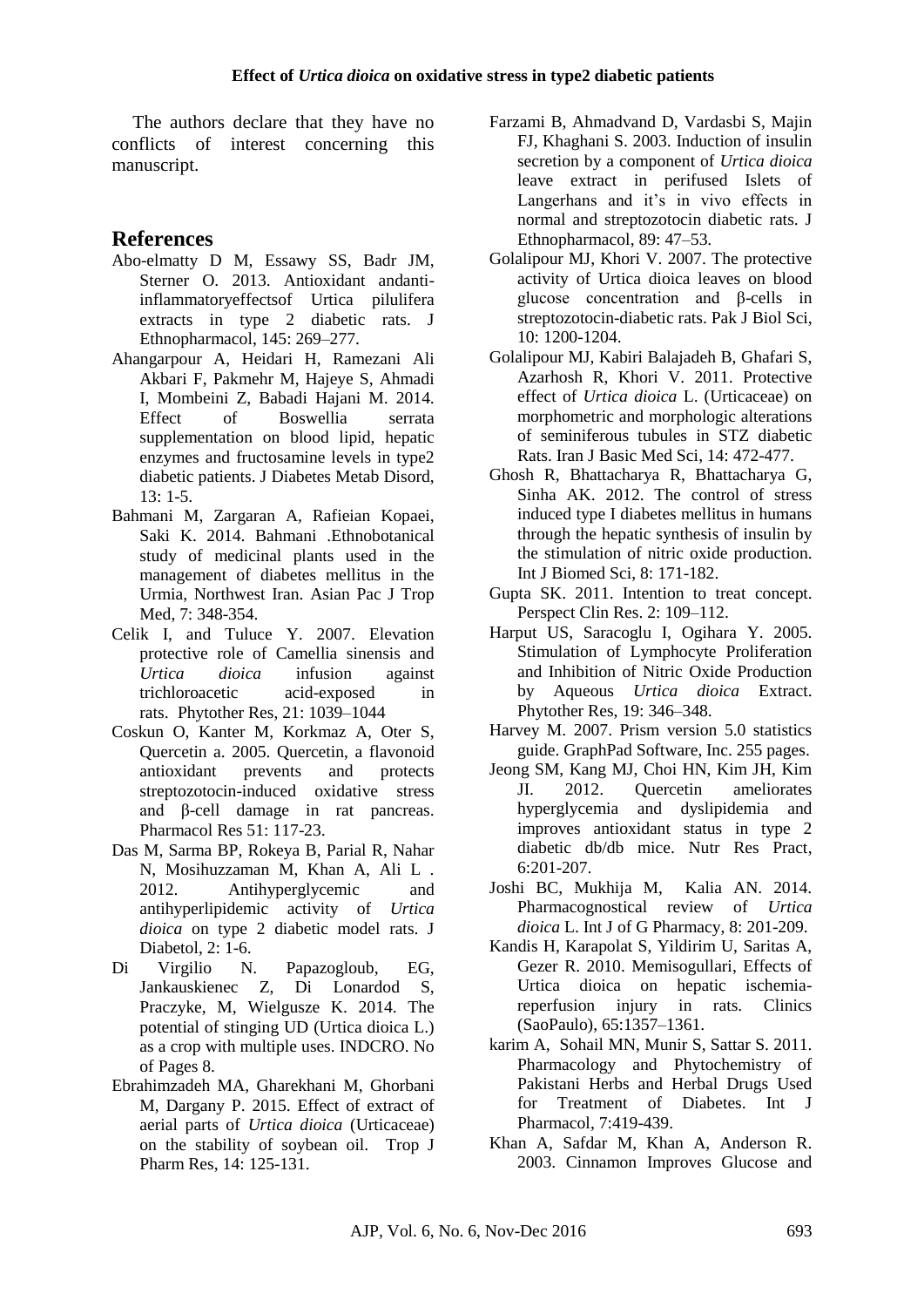Lipids of people With Type 2 Diabetes. Diabetes Care, 26: 3115-8.

- Khare V, Kushwaha P, Verma S, Gupta A, Srivastava S, Singh Rawat AK. 2012. Pharmacognostic evaluation and antioxidant activity of *Urtica dioica* L. Chin Med, 3: 128-135.
- Mahluji S, Ostadrahimi AR, Mobasseri M, Ebrahimzade Attari V, Payahoo L. 2013. Anti-inflammatory effects of Zingiber Officinale in type 2 diabetic patients. Adv. Pharm. Bull, 3: 273-276.
- Mahmoud AH, Motawa HM, Wahba He, Ebrahim EY. 2006. Study of Some Antioxidant Parameters in Mice Livers Affected with *Urtica pilulifera* Extracts. Asian J of Bioch, 1: 67-74.
- Malekirad AA, Hosseini N, Bayrami M, Hashemi T, Rahzani K, Abdollahi M. 2011. Benefit of Lemon Verbena in Healthy Subjects; Targeting Diseases Associated with Oxidative Stress. Asian J Anim Vet Adv, 6:953-957.
- Malviya N, Jain S, Malviya S. 2010. Antidiabetic potential of medicinal plants. Acta Pol Pharm, 67:113–118.
- Mamta S, Preeti k. 2014. Urtica dioica (Stinging nettle): A review of its chemical, pharmacological, toxicological and ethnomedical properties. Int J Pharm, 4: 270-277.
- Manohar SM, Vaikasuvu SR, Deepthi K, Sachan A, Pemmaraju SR, Narasimha VL. 2013. An association of hyperglycemia with plasma malondialdehyde and atherogenic lipid risk factors in newly diagnosed Type 2 diabetic patients. J Res Med Sci, 18: 89–93.
- Marazioti A, Bucci M, Coletta C, Vellecco V, Baskaran P, Szabo C, Cirino G, Marques AN, Guerreiro B, Goncalves AML, Seixas JD, Beuve A, Romao CC, Papapetropoulos A. 2011. Inhibition of nitric oxide–stimulated vasorelaxation by carbon monoxide-releasing molecules. Arterioscler Thromb Vasc Biol, 31:2570- 2575
- Nassiri-Asl M, Zamansoltani F, Abbasi E, Daneshi MM, Zangivand AA. 2009. Effectsof *Urtica dioica* extract on lipid profile in hypercholesterolemic rats. Zhong XiYi Jie He Xue Bao, 7: 428–433.
- Nahata A, Dixit AK. 2012. Ameliorative effects of stinging *U. dioica* (*Urtica dioica*) ontestosterone-induced prostatic

hyperplasia in rats. Andrologia, 44:396– 409.

- Nazemi N, Tarighat A, Bahrami A. 2012. The effect of hydro-alcoholic UD (Urtica dioica) extract on oxidative stress in patients with type 2 diabetes. A randomized double-blind clinical trial. Pak J Bio Sci, 15: 98-102.
- Nojima H, Watanabe H, Yamane K, Kitahara Y, Sekikawa K, Yamamoto H, Yokoyama A. Inamizu T, Asahara T, Kohno N. 2008. Effect of aerobic exercise training on oxidative stress in patients with type 2 diabetes mellitus. Metabo Clini Exp, 57: 170–176.
- Otles S.and Yalcin, B. 2012. Phenolic compounds analysis of root, stalk, and leaves of *U. dioica*. Sci World J, 1: 64-67.
- Ozen T, Korkmaz H. 2003. Modulatory effect of Urtica dioica L. (Urticaceae) leaf extract on biotransformation enzyme systems, antioxidant enzymes, lactate dehydrogenase and lipid peroxidation in mice. Phytomedicine, 10:405-15.
- Patience OO, Estella UO, Philip FU. 2014. The search for new hypoglycemic agents from plants. Afr. J. Pharm. Pharmacol, 8: 292-303.
- Petal DK, Prasad SK, Hemalatha S. 2012. An overview on antidiabetic medicinal plants having insulin mimetic property. Asian Pac J Trop Biomed, 2:320-330
- Patel SH, Udayabanu M. 2013. Effect of *Urtica dioica* on memory dysfunction and hypoalgesia in anexperimental model of diabetic neuropathy. Neuroscience Letters, 552: 114– 119.
- 37. Pourahmadi, M., Karimi Jashni, H., Bagheri, Mand. and Sotoodeh Jahromi, A. 2014. The effect of hydro-alcoholic extract of *Urtica dioica* Root on testes in adult rats. Life Sci. J, 11: 420-424.
- Rains JL, Jain SK. 2011. Oxidative stress, insulin signaling and diabetes. Free Radical Biol Med, 50: 567-575.
- Rasheed Z, Ahmad R, Rasheed N, Tripathi T, Ali R. 2008. Reactive oxygen species damaged hemoglobin present unique epitopes for type 1 diabetes autoantibodies. Int J Biol Chem, 2:1-13.
- Tessari P, Cecchet D, Cosma A, Vettore A, Coracina A, Millioni R, Iori E. Puricelli L, Avogaro A. Vedovato M. 2010. Nitric oxide synthesis is reduced in subjects with